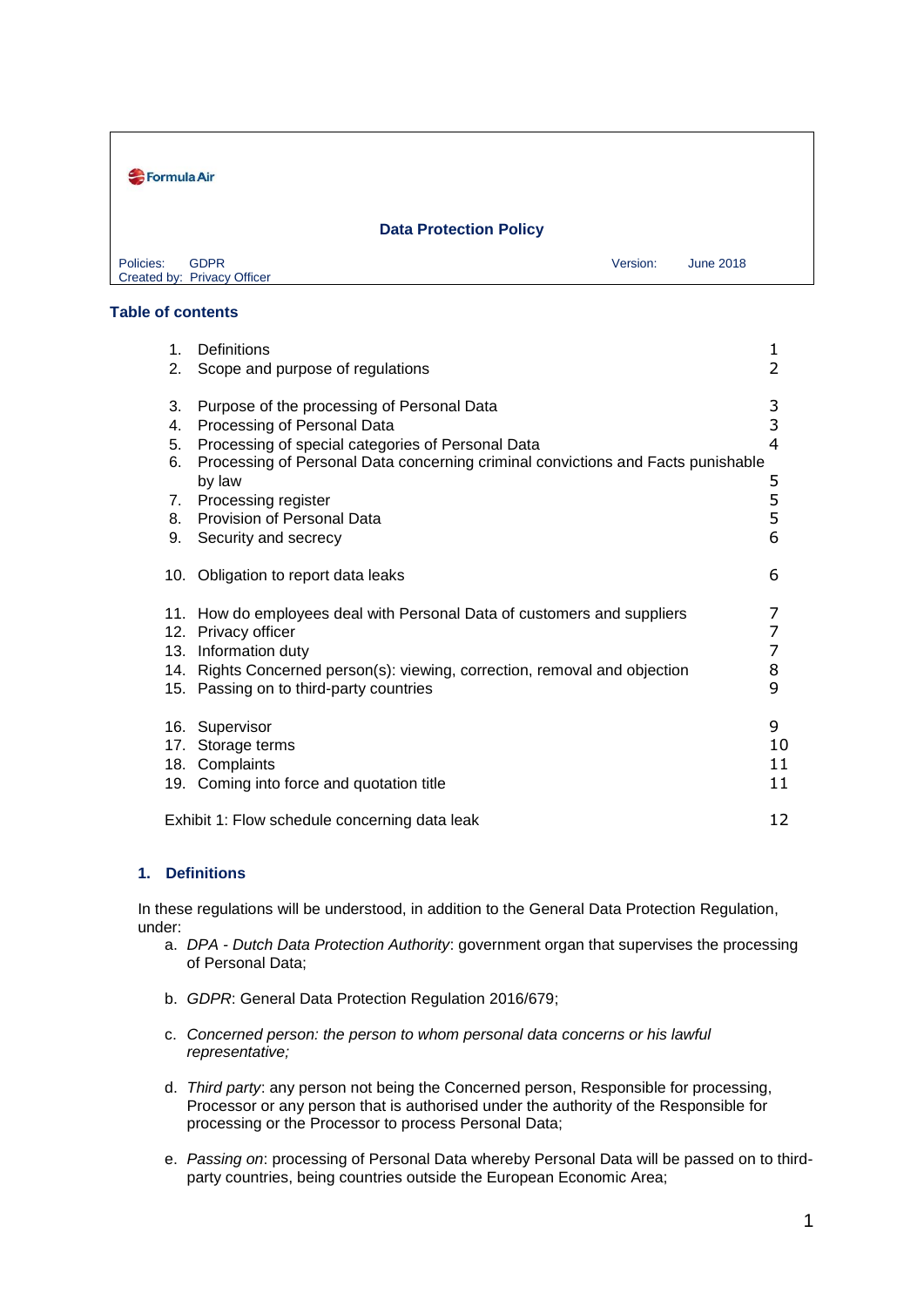

- f. *Violation in connection with Personal Data*: a violation of the security that by accident or in an illegal manner leads to the destruction, the loss, the changing, the unauthorised provision of or the unauthorised access to processed data;
- g. *Recipient*: the person to whom or to which Personal Data will be provided;
- h. *Personal Data*: all information over an identified or identifiable natural person;
- i. *Privacy officer*: the person that has been appointed by the Responsible for processing, to advise on the one hand about compliance with the GDPR and other hand supervise within the organisation the application of and compliance with the GDPR, not being a functionary for the protection of data in the sense of article 37 and further GDPR;
- j. *Permission of the Concerned person*: each free, specific, informed and unequivocal expression of the will with which the Concerned person by a declaration or unequivocal act, accepts processing of Personal Data concerning him;
- k. *LIGDPR*: Law Implementing the General Data Protection Regulation;
- l. *Processor*: a third party that, in commission of the Responsible for processing, processes Personal Data on behalf of the Responsible for processing;
- m. *Processing*: each act or each entirety of acts regarding Personal Data, whether or not executed via automated processes, including in any case the collecting, recording, organising, structuring, storing, updating or changing, retrieving, consulting, use, provide by means of forwarding, distributing or in another manner making available, bringing together, shielding off,

erasing or destroying of data;

n. *Responsible for processing*: Formula Air or the companies belonging to its holding, that determine(s) the purpose and the means of the processing.

## **2. Scope and purpose of regulations**

- 2.1 These regulations are applicable to all Personal Data of customers, relations, employees and other Concerned persons that will be processed by or on behalf of Formula Air
- 2.2 These regulations have the purpose:
	- a. To comply with the obligations from the GDPR;
	- b. To protect the privacy of a Concerned person of whom Personal Data will be processed against unauthorised or illegal processing;
	- c. To prevent that Personal Data will be processed for another purpose than the purpose for which it has been collected;
	- d. To safeguard the rights of a Concerned person.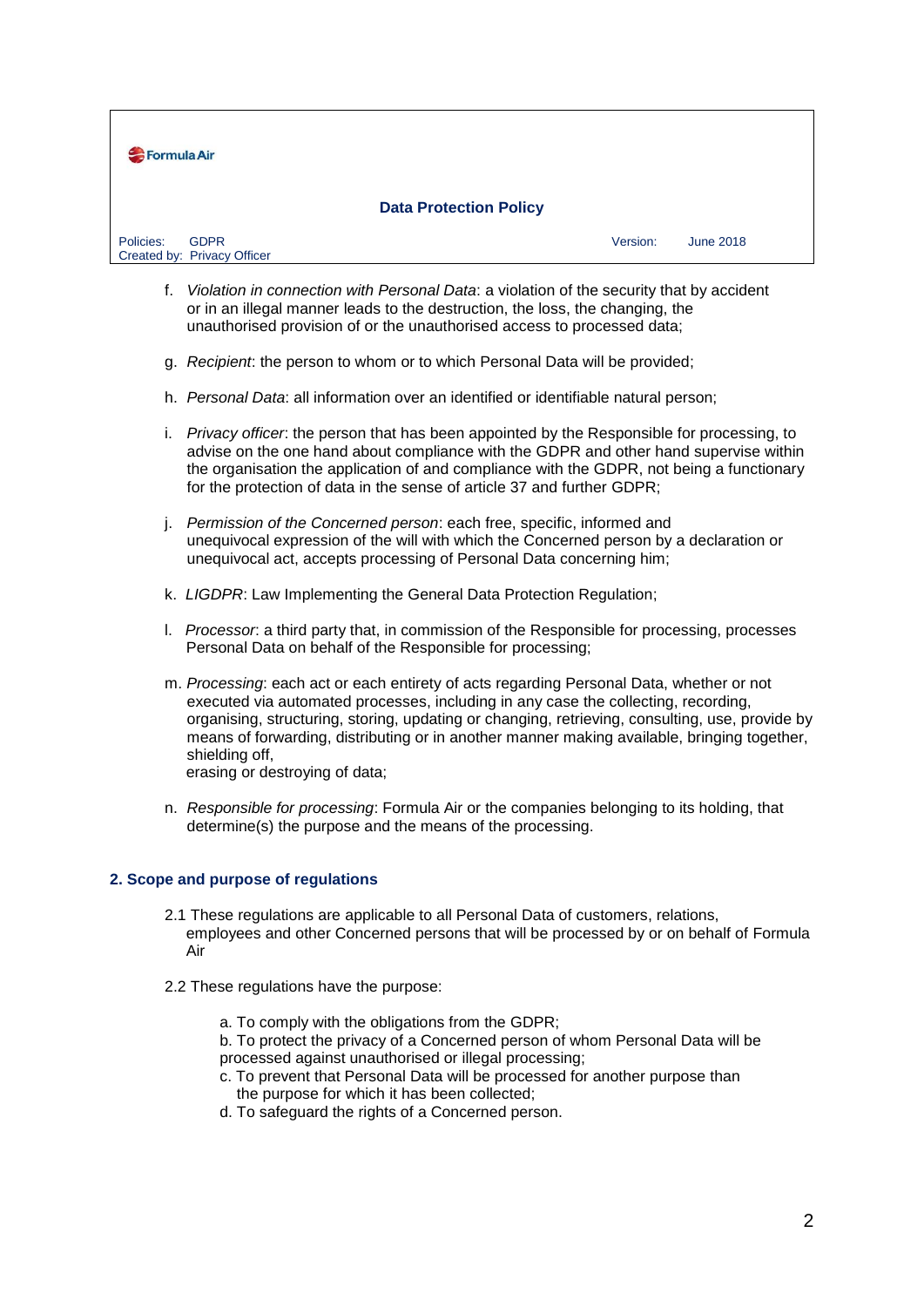

## **3. Purpose of the processing of Personal Data**

3.1 Personal Data is processed for the following reasons:

- a. Execution of the daily activities at Formula Air and contacts and communication (including the newsletter) with customers, suppliers and colleagues;
- b. Management of the (personnel) administration;
- c. To comply with lawful obligations, including fiscal obligations and obligations to keep data;
- d. The ability to take decisions for the benefit of extension of contract, salary mutations (linking with job performance assessments, etc.);
- e. Making payments;
- f. Collecting information for policy purposes;
- g. In case of calamities, to be able to inform a third party stated by the employee;
- h. To give transparency, insight in who the persons behind Formula Air are.

3.2 The Personal Data will not be processed in a manner irreconcilable with these purposes.

#### **4. Processing of Personal Data**

4.1 No other Personal Data will be processed than:

- a. Name, first names, phone number and similar data referred to for communication (among others: name, phone number to be called in case of need), CV data (work experience, education), gender, marital state, copy diploma, citizen service number (BSN), date in service, type contract, photo, allocated company assets (including mobile phone, laptop, lease auto, access badge, key), job assessment data, payroll related data (including gross wages, net expenses compensations, over-time) as well as bank account number (IBAN) and e-mail address of or on behalf of the Concerned person;
- b. Photos made of company location or personnel events where one or more employees are included. This image material can be used on the website or will be used in the personnel magazine or newspaper for customers;
- c. Type and number of the identity document, as well as the expiration date of this document or copy of the identity document;
- d. Nationality and place of birth in case of personnel administration;
- e. Specifically for job applicants: assessment data, CV data, salary (current desired), immigration status (authorised to work within the EU).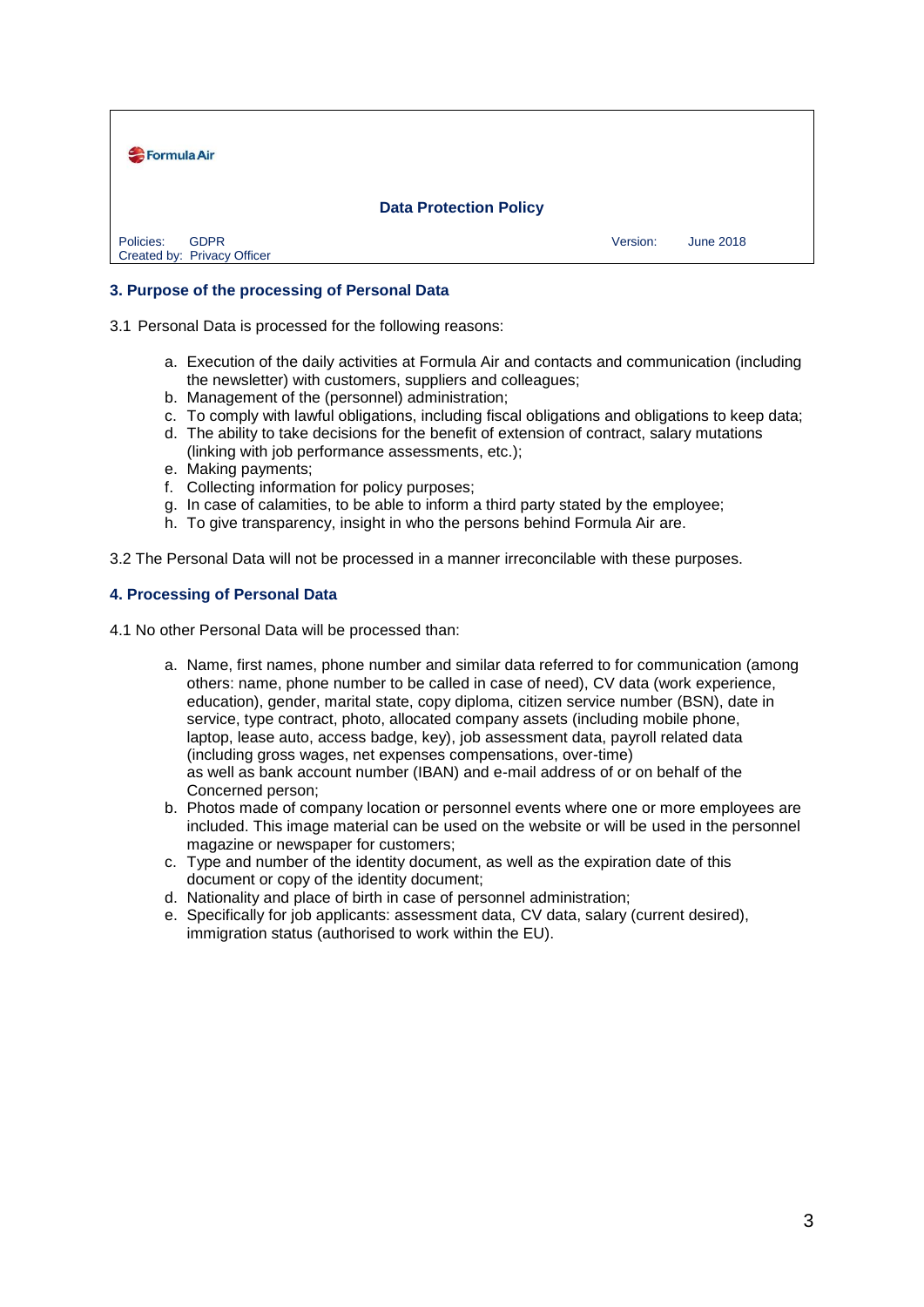

4.2 Personal Data will be only processed insofar at least one of the terms and conditions has been complied with:

- a. The Concerned person has given permission for the processing of his Personal Data for one or more specific purposes;
- b. The processing is necessary for the execution of an agreement whereby the concerned person is a party;
- c. The processing is necessary to comply with a lawful obligation that rests on the Responsible for processing;
- d. The processing is necessary to protect the vital interests of the Concerned person or another natural person;
- e. The processing is necessary for the fulfilment of a task of general interest;
- f. The processing is necessary for taking care of the justified interests of the Responsible for processing.

4.3 Personal Data will be collected as much as possible from the Concerned person. In addition, Personal Data can be obtained from: recruitment bureau, temp organisation, social media including LinkedIn, via the internal/external network (colleagues, etc.).

## **5. Processing of special categories of Personal Data**

5.1 Processing of Personal Data which evidence race, ethnic origin, political views, religious and/or philosophical convictions, or the membership of a union, is forbidden. Processing of genetic or biometric data with a view on the identification of a person, or data about somebody's health, sexual nature or sexual behaviour, is also forbidden.

5.2 Article 5.1 is not applicable when one of the terms and conditions below has been complied with:

- a. The Concerned person has given explicit permission for the processing of the Personal Data for certain purposes;
- b. The processing is necessary for the execution of obligations and exercise of specific rights of the Responsible for processing or the Concerned person in the area of labour, social security the social protection laws.
- c. The processing is necessary for the protection of the vital interests of the concerned person if the Concerned person is physically or legally not able to give his permission;
- d. The processing concerns Personal Data that obviously has been made public by the concerned person;
- e. The processing is necessary for the underpinning of a legal claim;
- f. The processing is necessary to reasons of heavy weighing general interest;
- g. The processing is necessary for preventive or work-related medicine or for the assessment of the ability to work of an employee.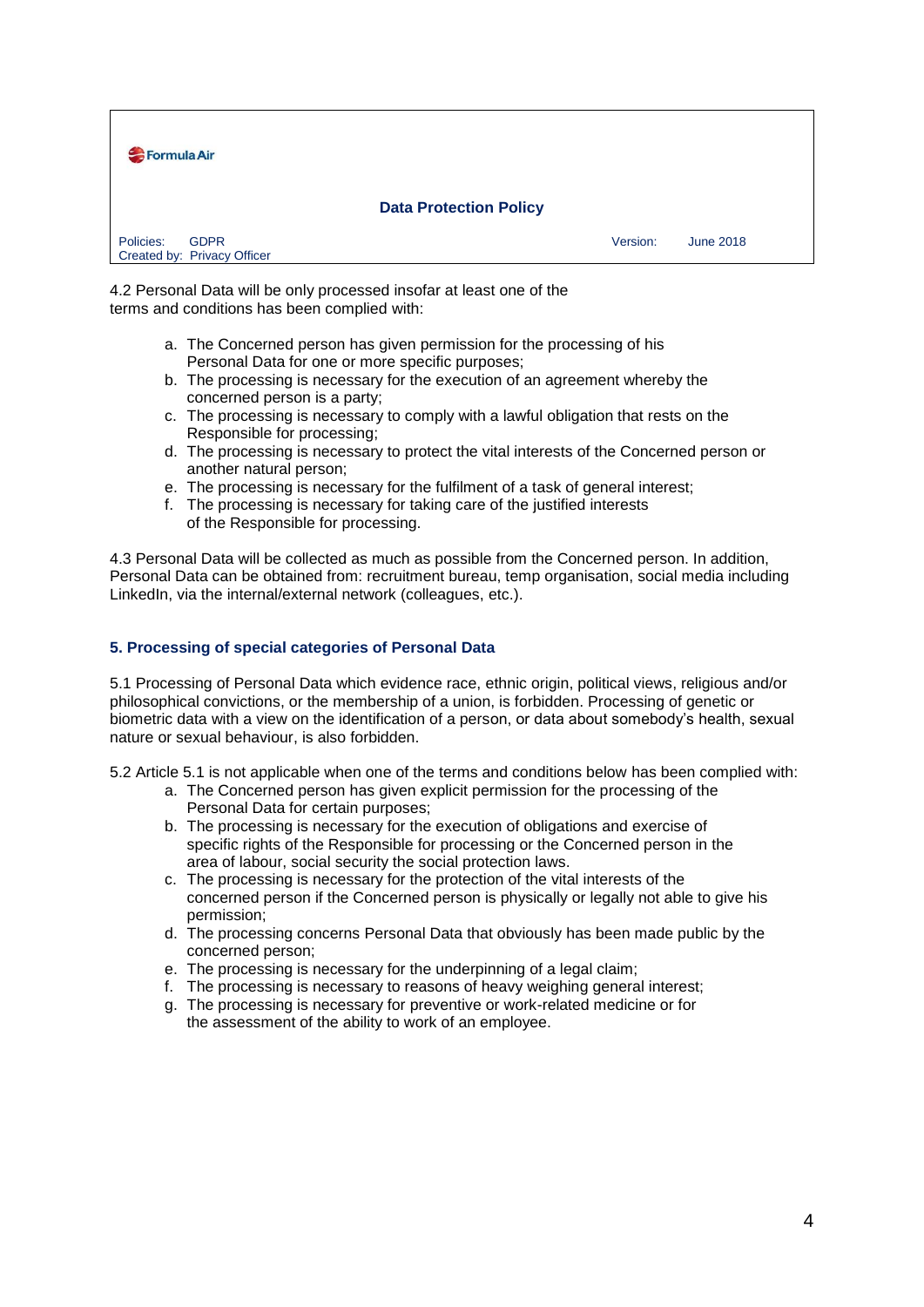

## **6. Processing of Personal Data concerning criminal convictions and facts punishable by law**

6.1 Formula Air processes no Personal Data concerning criminal convictions and facts punishable by law or related security measures, unless the Concerned person has given thereto explicit permission.

## **7. Processing register**

7.1 Formula Air maintains a register of the processing activities that take place under its responsibility. That register contains the following data:

- a. The name and contact data of the Responsible for processing and, in a prevalent case, of the privacy officer;
- b. The processing purposes;
- c. A description of the categories of Concerned persons and Personal Data;
- d. The categories of recipients to whom the Personal Data have been or will be provided;
- e. If applicable, passing on of Personal Data to a third-party country or international organisation, including the naming of that third-party country or international organisation;
- f. If applicable, the involved processors;
- g. If possible, the envisaged terms within which the data must be erased;
- h. If possible, a general description of the technical and organisational security measures.

7.2 Article 7.1 part a, c, d and h conform to article 30 section 2 of the GDPR which is equally applicable to the processing activities that Processor executes for Responsible for processing.

## **8. Provision of Personal Data**

8.1 The Personal Data of a Concerned person will only be provided to:

- a. Those persons, including third parties, that on behalf of or in commission of the Responsible for processing, manage or are charged with the processing of Personal Data or that therein are necessarily involved;
- b. Others, in the instances as referred to article 6 under a (unequivocal permission), c (lawful obligation of the Responsible for processing) and d (vital interest of the Concerned person), or article 5 (compatible use) under b GDPR, insofar the stipulations in article 3.1 of these Privacy regulations will be complied with;
- c. Others, in the instances as referred to article 6 under e and f GDPR, insofar the stipulations in article 3.1 of these Privacy regulations will be complied with and it concerns only Personal Data as referred to in article 4 of these regulations. For the provision of the Personal Data, the resolution thereto has been communicated to the Concerned person and he has been able, during a reasonable term, to exercise the right of objection as referred to in article 14 of these Privacy regulations;
- d. To entities affiliated with Formula Air executing those tasks of intern management;
- e. Others, where it concerns the employees of the office to who are responsible for processing outsourced debts of the Concerned person for collection.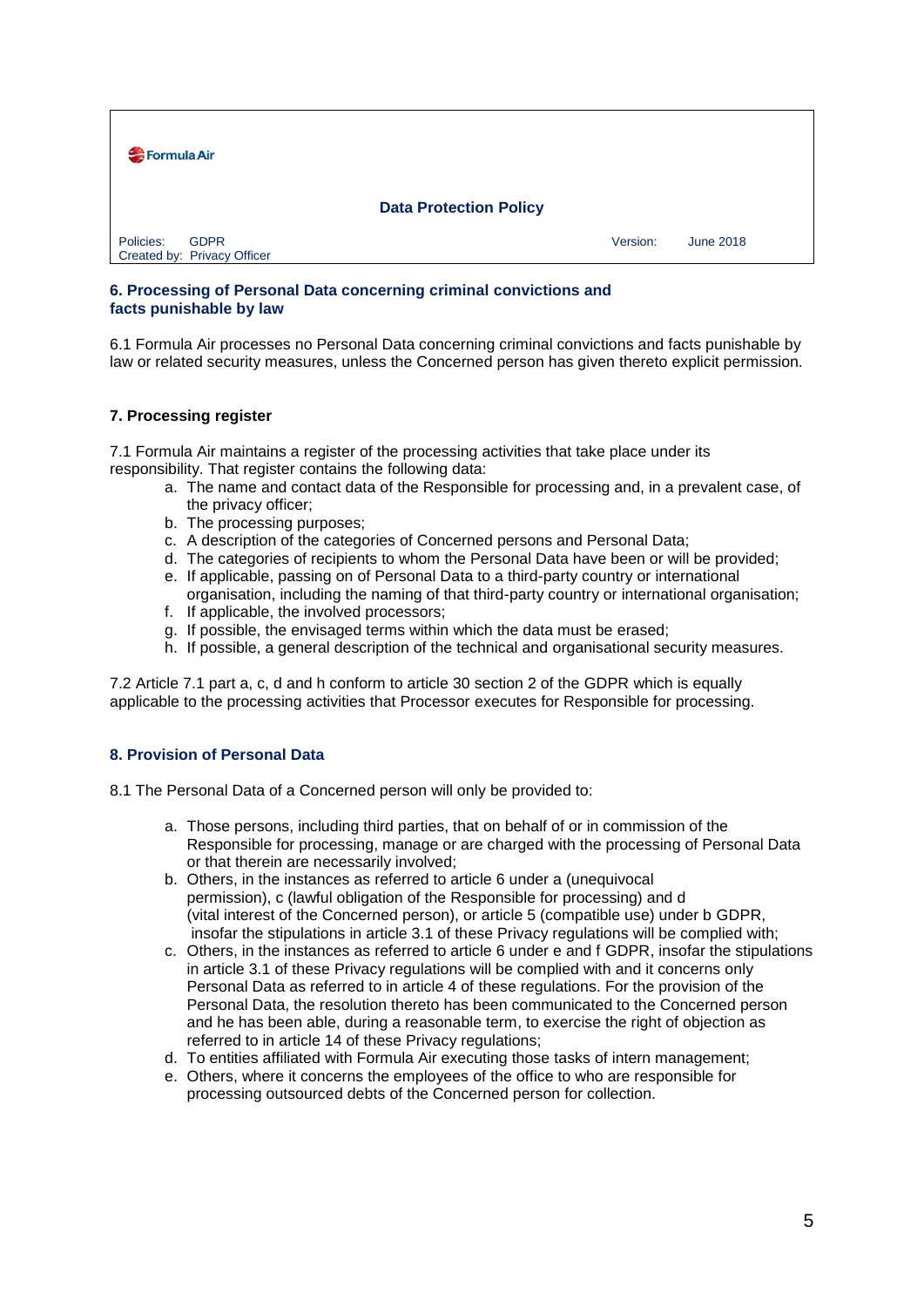| Formula Air                                             |          |                  |  |
|---------------------------------------------------------|----------|------------------|--|
| <b>Data Protection Policy</b>                           |          |                  |  |
| Policies:<br><b>GDPR</b><br>Created by: Privacy Officer | Version: | <b>June 2018</b> |  |

### **9. Security and secrecy**

9.1 The Responsible for processing shall ensure suitable technical and organisational measures for the prevention of loss or illegal processing of Personal Data. These measures warrant, taking into account the state of technique and the costs of the execution, a suitable level of security, in view of the risks that the processing and the nature of the data to be protected, bring along. The measures are also aimed at preventing unnecessary collection and further processing of Personal Data.

9.2 Any person that is involved in the execution of these Privacy regulations and thereby gets the disposition over Personal Data of which he knows or reasonably can suspect the confidential character and for whom not already applies an obligation to secrecy concerning Personal Data, based on profession, function or prescription by law, is obliged to secrecy thereof. This does not apply, if any prescription by law obliges him to disclosure or from his task in the execution of these regulations derives the necessity to disclosure.

#### **10. Obligation to report data leaks**

10.1 The Responsible for processing shall in accordance with article 33 GDPR, notify the Dutch Data Protection Authority without unreasonable delay but no later than within 72 hours, of a violation in connection with Personal Data, unless it is not likely that the violation in connection with Personal Data contains a risk for the rights and liberties of the Concerned person.

10.2 The Responsible for processing shall in accordance with article 33 GDPR, notify the Concerned person without delay of the violation as referred to in article 10.1, if the violation likely contains a high risk for the rights and liberties of natural persons.

10.3 The Responsible for processing applies a data leaks protocol, to establish whether there is an instance of a data leak and or this must be reported. The data leaks protocol is available on application.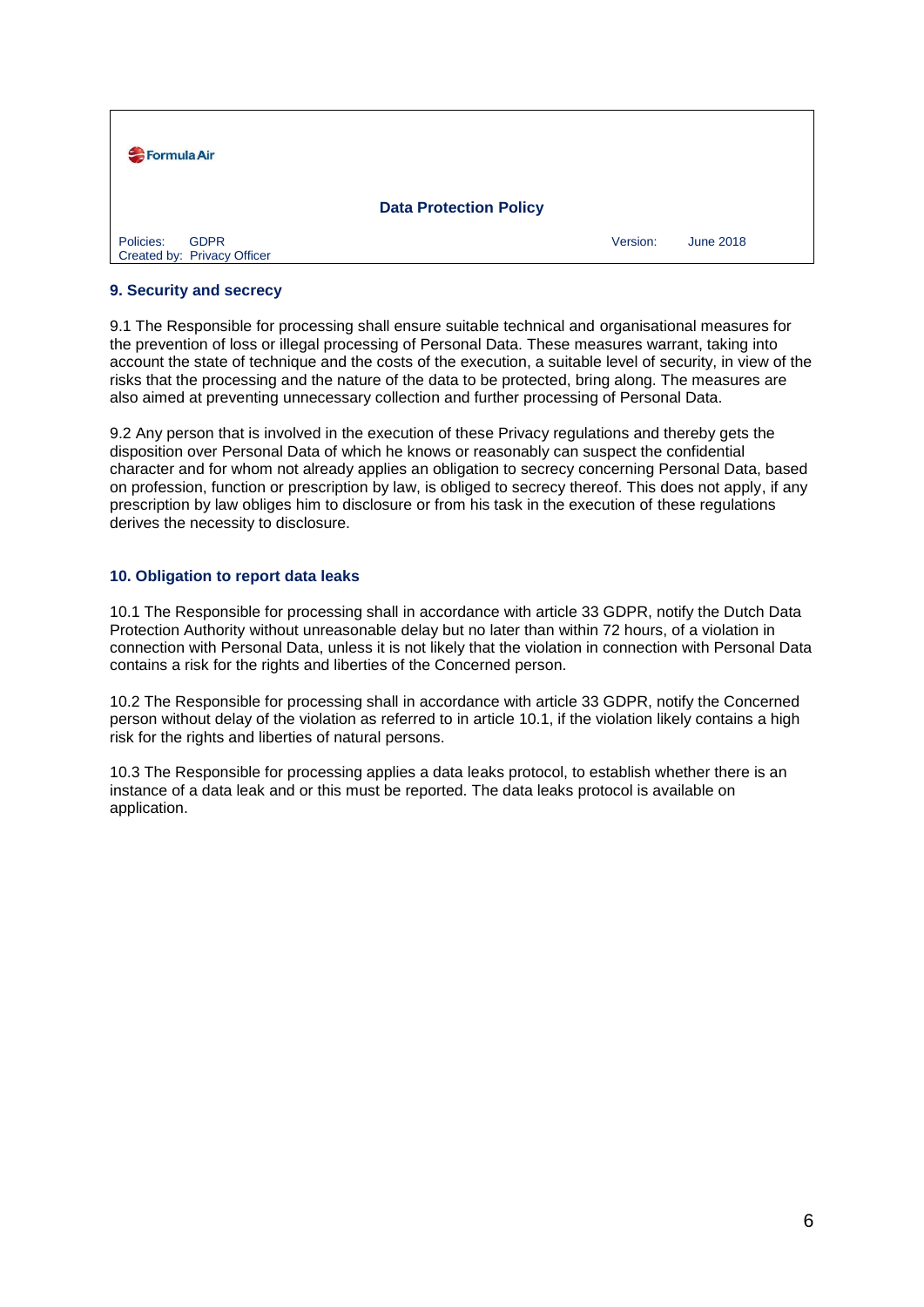

### **11. How do employees deal with Personal Data of customers and suppliers and colleagues**

11.1 Complaints: data linked to complaints will be stored until 6 months after processing of the complaint. Thereafter, this will be removed.

11.2 Newsletters: these will be sent to external parties that have given us permission thereto.

11.3 Contact by phone: no more Personal Data of the customer or supplier will be processed than is strictly necessary.

#### **12. Privacy officer**

12.1 The Responsible for processing appoints a privacy officer. It concerns no functionary for the protection of data in the sense of art. 37 GDPR but a general coordinator for the compliance with these regulations and the privacy legislation.

12.2 The privacy-officer fulfils in particular the following tasks:

- a. To inform and advise the Responsible for processing, Processor and/or employees about their obligations based on the GDPR and other data protection stipulations;
- b. To ensure compliance with the GDPR or other data protection stipulations;
- c. To provide advice if so asked, regarding the protection of data effect assessment and to ensure the execution thereof;
- d. Acting as contact point for the Dutch Data Protection Authority.

#### **13. Information duty**

13.1 The Responsible for processing informs Concerned person about the processing of his Personal Data, prior to the collection of the Personal Data or, if the data originates from third parties, prior to the moment of recording.

13.2 The Responsible for processing informs Concerned person in accordance with article 13 and 14 GDPR, about the Personal Data that will be processed, with which purpose that takes place and to whom the data will be provided.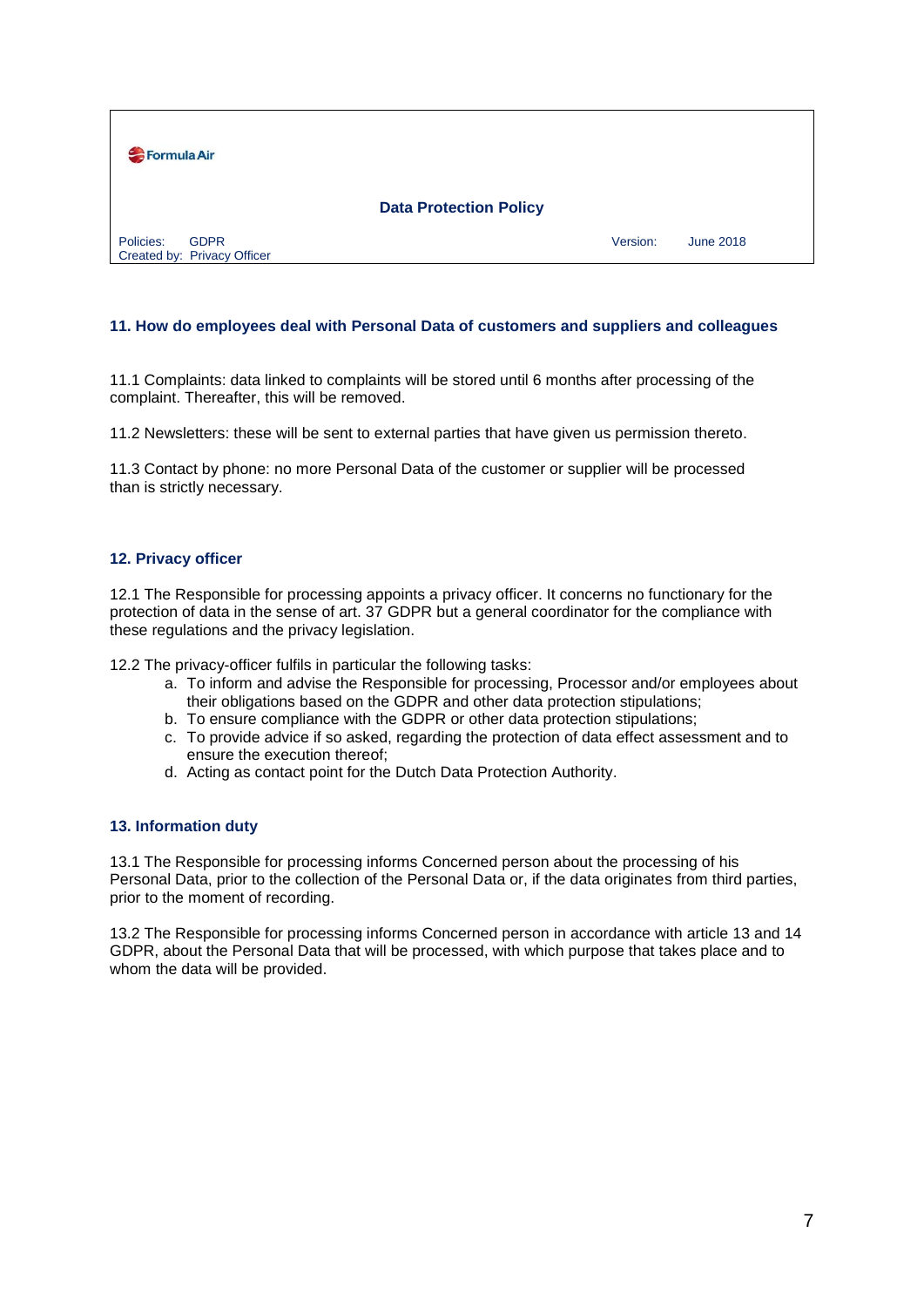| Formula Air                                             |          |           |  |
|---------------------------------------------------------|----------|-----------|--|
| <b>Data Protection Policy</b>                           |          |           |  |
| Policies:<br><b>GDPR</b><br>Created by: Privacy Officer | Version: | June 2018 |  |

## **14. Rights Concerned person(s): viewing, correction, removal and objection**

14.1 Each Concerned person has the right to view their Personal Data in accordance with article 15 GDPR. The Concerned person that makes use of this right, must provide proof of ID.

14.2 The Responsible for processing provides the Concerned person with a copy of the Personal Data that will be processed. If the Concerned person requests extra copies, then the Responsible for processing can ask for compensation of the (reasonable) costs.

14.3 If the Responsible for processing questions the identity of the requestor, then he will ask as soon as possible the requestor to provide further data in writing concerning his identity or to present a valid identity document. By this request, the term will be suspended until the moment that the requested proof has been provided.

14.4 The Responsible for processing does not have to give suit to the request of Concerned person, if the request is obviously unfounded, or of an extravagant nature.

14.5 On a request to viewing, the Responsible for processing must respond in writing within four weeks after he has received this request. Depending on the complexity of the request and the number of requests, that term can, if necessary, still be extended with another two months. The Concerned person will be notified within four weeks after receipt of the request, of such an extension.

14.6 If the Concerned person requests the Responsible for processing for improvement, addition, removal or limitation of the Personal Data, because certain recorded data is incorrect or incomplete for the purpose or the purposes of the processing, or would not be relevant, or would have been processed in violation of these regulations or otherwise in violation of a prescription by law, then the Responsible for Processing will take a decision about this, without unreasonable delay after Concerned person has submitted this request.

14.7 The Responsible for processing shall ensure that a decision on improvement, addition, removal or shielding will be executed as soon as possible.

14.8 When the processing of Personal Data takes place based on that processing:

- a. is necessary for the proper fulfilment of a public law task executed by the Responsible for processing task, or;
- b. is necessary for a justified interest of the Responsible for processing or a third party, then the Concerned person can, in accordance with article 21 GDPR, file an objection with the Responsible for processing against the processing of the data, based on his reasons connected to his specific situation. The Responsible for processing must assess within four weeks after receipt of the objection, whether the objection is justified. If that is the case, then the processing of Personal Data shall immediately be terminated.

14.9 If a decision regarding a request to viewing, a decision as stated in section 6 and the assessment as stated in section 8 of this article, is not to the satisfaction of the Concerned person, then the Concerned person can request, in accordance with article 79 GDPR, in writing to the District court, to order the Responsible for processing to take the desired decision after all.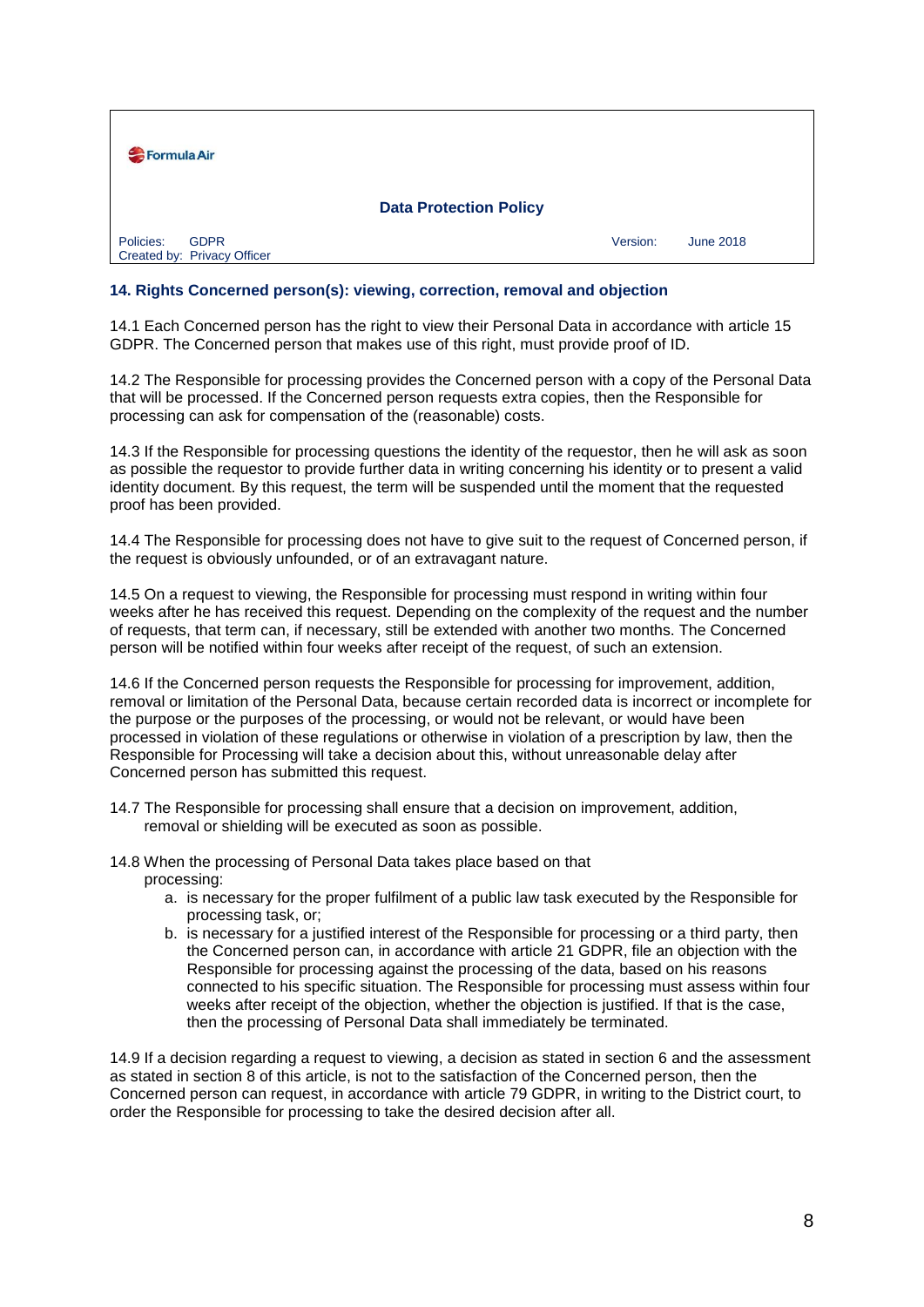| Formula Air                                             |                              |  |  |
|---------------------------------------------------------|------------------------------|--|--|
| <b>Data Protection Policy</b>                           |                              |  |  |
| Policies:<br><b>GDPR</b><br>Created by: Privacy Officer | Version:<br><b>June 2018</b> |  |  |

14.10 When the processing of Personal Data takes place based on that processing for direct marketing purposes of the Responsible for processing, then the Concerned person can also object against the processing of the data in accordance with article 21 GDPR. If Concerned person makes use of this right, then the processing of Personal Data for this purpose shall immediately be terminated.

## **15. Passing on to third party countries**

- 15.1 Responsible for processing passes on Personal Data from the Netherlands to other countries and/or organisations within the European Economic Area.
- 15.2 Responsible for processing does not pass on Personal Data to countries outside the European Economic Area, unless there is an instance of a suitable level of protection. A suitable level of protection will be safeguarded by means
	- of:
		- a. a decision of adequacy by the European Commission;
		- b. binding company prescriptions approved by the Dutch Data Protection Authority;
		- c. a certifying mechanism approved by the Dutch Data Protection Authority;
		- d. a code of conduct approved by the Dutch Data Protection Authority;
		- e. standard stipulations approved by the European Commission;
		- f. passing on based on the EU-VS privacy shield.
- 15.3 Responsible for processing can, notwithstanding article 15.2 of these regulations, pass on Personal Data to countries and/or organisations outside the European Economic Area, in case of the following specific situations:
	- a. with explicit permission of the Concerned person;
	- b. if necessary for the execution of an agreement whereby the Concerned person is a party;
	- c. because of heavy weighing reasons of general interest;
	- d. underpinning of a legal claim;
	- e. vital interest of the Concerned person;
	- f. passing on from a public register.

#### **16. Supervisor**

16.1 The supervising authority of the main seat of nosiness of Responsible for processing, acts as leading supervisor for the cross-border processing of Personal Data. Based on article 51 GDPR, the Dutch Data Protection Authority shall supervise the processing of

Personal Data by Responsible for processing.

16.2 In deviation of article 16.1 of these regulations, each supervising authority is authorised to treat complaints submitted to it, if the subject of the complaint is only related to an establishment in its member state, or only has material consequences for Concerned person in its member state.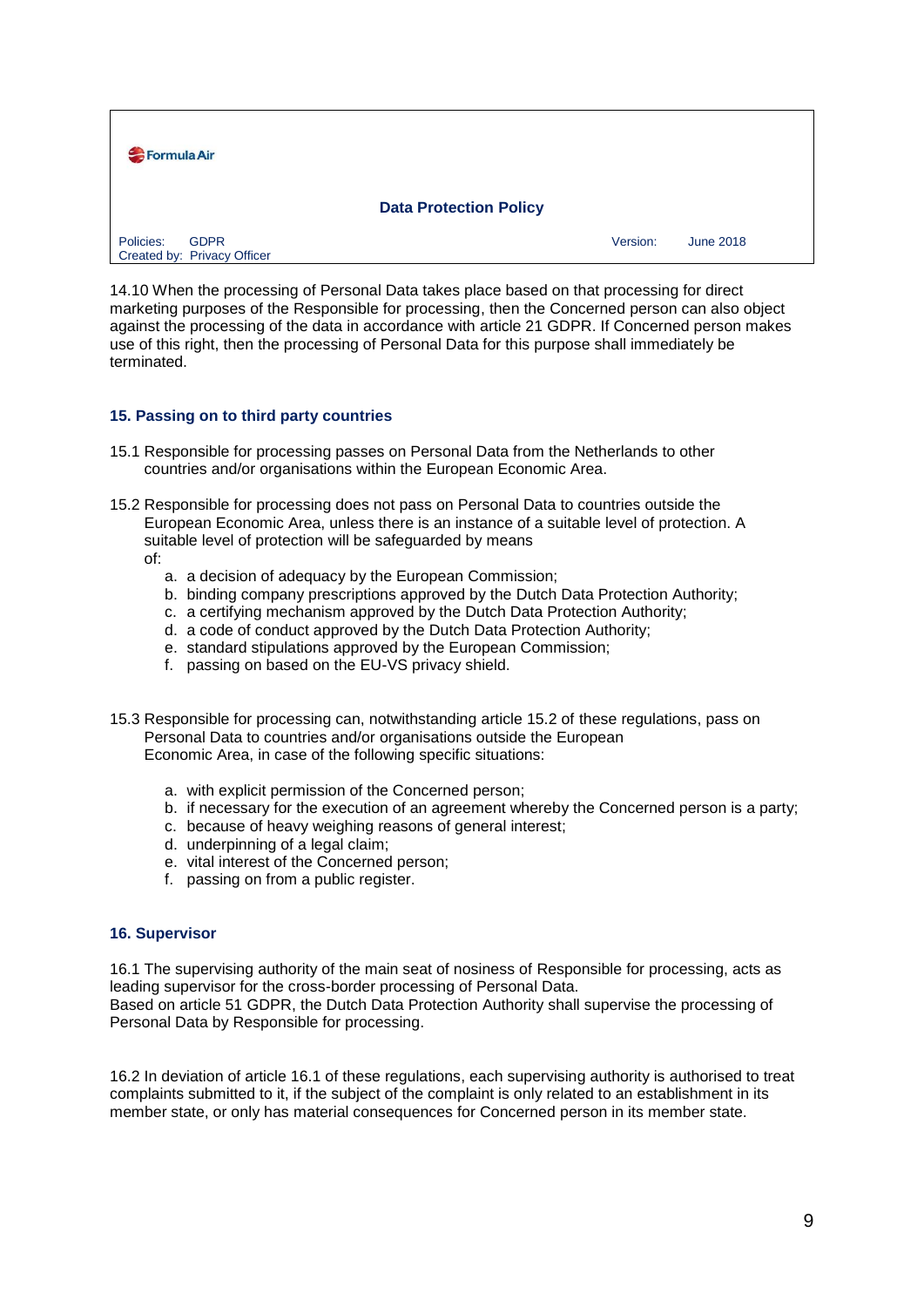| Formula Air                                             |          |                  |  |
|---------------------------------------------------------|----------|------------------|--|
| <b>Data Protection Policy</b>                           |          |                  |  |
| Policies:<br><b>GDPR</b><br>Created by: Privacy Officer | Version: | <b>June 2018</b> |  |

### **17. Storage terms**

17.1 Personal Data will not be stored any longer in a form that makes it possible to identify the Concerned person, than necessary for the realisation of the purposes for which they will be processed, unless lawful minimum storage terms apply.

17.2 In deviation of the stipulations in article 15.1 of these Privacy regulations, Personal Data may be stored longer, insofar it will be kept with a view on archiving in the general interest, scientific or historic research, or statistical purposes and the Responsible for processing has taken measures in order to ensure that the Personal Data will be used solely for these purposes. When those purposes can be realised by further processing that does not or not any longer allow the identification of Concerned persons, then they must be realised thus. Also, the Responsible for processing shall, in the framework of proportionality and necessity, limit the processing to a minimum.

#### **18. Complaints**

18.1 If the Concerned person is of the opinion that the stipulations of these Privacy regulations are not complied with by the Responsible for processing, then he or she must turn to the Privacy officer Oliver Bartmann (oliver.bartmann@formula-air.com).

18.2 On each complaint submitted in writing, Formula Air shall take a decision within 4 weeks.

18.3 In instances in which these Privacy regulations do not provide, the Responsible for processing shall decide.

18.4 If the submitted complaint will not or only partially be honoured, then the Concerned person can turn to the Dutch Data Protection Authority, or to the competent court.

## **19. Coming into force and quotation title**

19.1 These regulations can be referred to as Privacy regulations Formula Air and come into force on 25-5-2018. Annually, before 1 January, insofar necessary, an evaluation shall take place and the regulations shall, if necessary, be modified.

19.2 These Privacy regulations replace possible previous versions.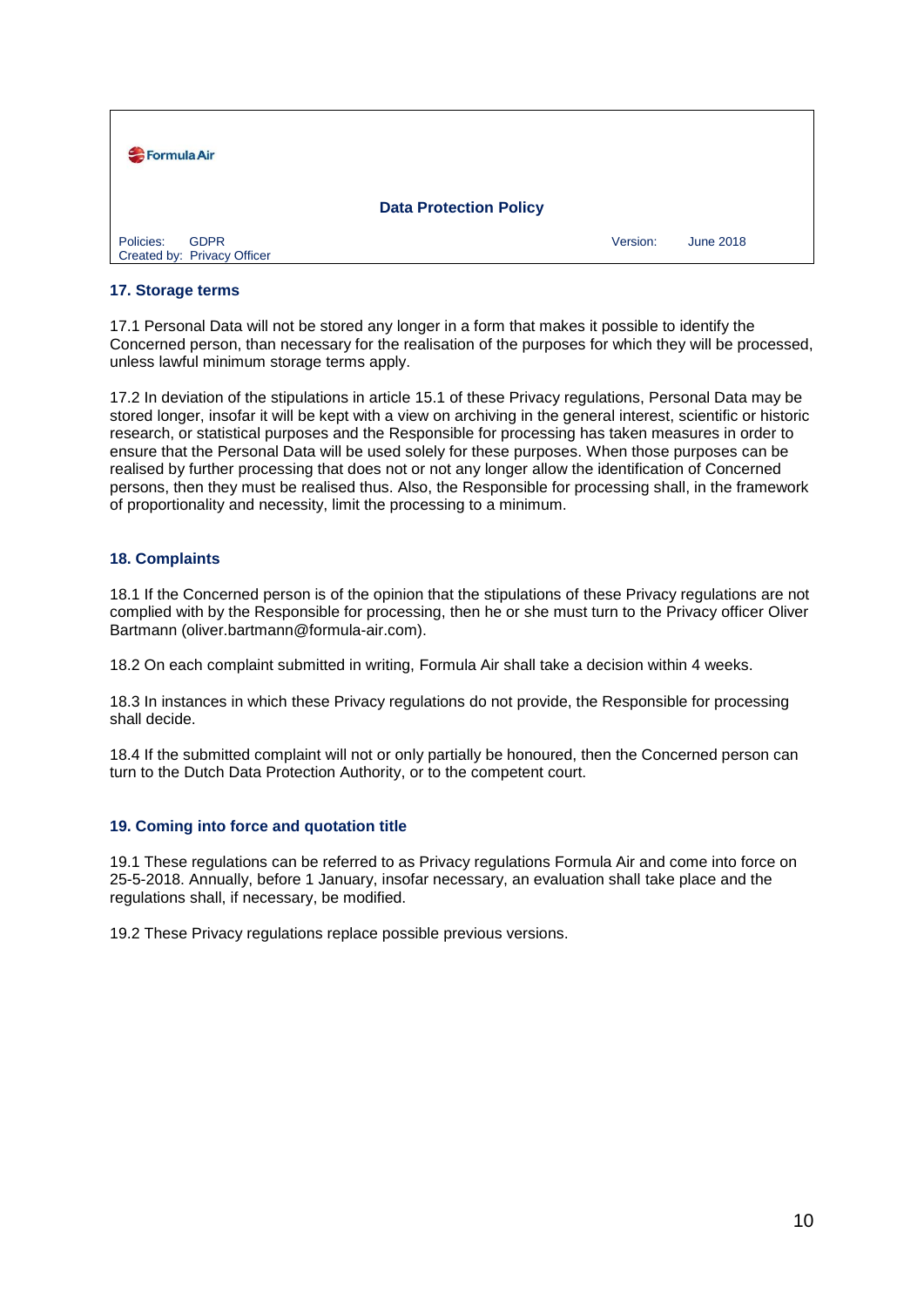

# **Exhibit 1: Flow schedule concerning data leak (articles 33 and 34 GDPR)**

1)

Is this a data leak/In case of doubt, consult the Privacy Officer Is there a violation related to personal data/no data leak/data leak/report directly to PO

2) Should I report the leak to the DPA?

Only when it is likely that the violation contains a risk for rights and liberties of the concerned persons For instance: sensitive data has been leaked.

N – you don't have to report a data leak to DPA

Y- you must report a data leak to DPA

3) Should I report the leak to the concerned person?

Do organisational and technical Means of Protection offer sufficient protection? Y – you don't need to report the data leak to the concerned person

Have sufficient security and protection measures been taken? Y – you don't need to report the data leak to the concerned person

Would reporting to the concerned person require a disproportionate effort?

Y – no obligation to inform, public announcement

N – you must report the data leak without delay within 72 hours to the concerned person